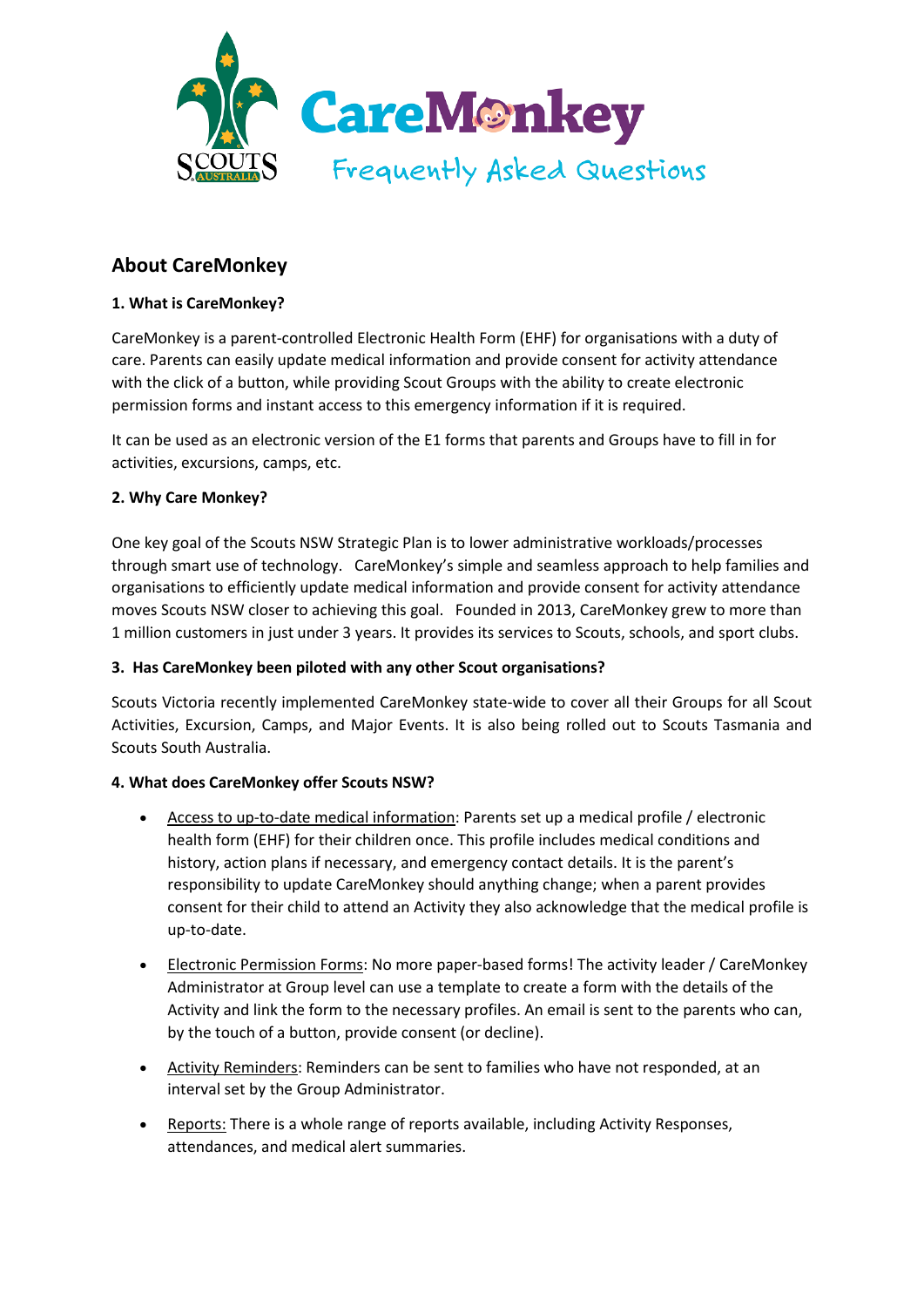

- Offline access: Going off the grid? No problem! Emergency contact details can be downloaded for off-line viewing by the Group or Activity Leader.
- API Integration with ScoutLink will make manual member changes in CareMonkey unnecessary.

# **3. How will Scouts NSW use CareMonkey to support members and families?**

Scout Groups will use CareMonkey primarily to replace current paper-based E1 permission forms saving Leaders and parents time. The CareMonkey application is centred around an Electronic Health Form (EHF) which 'carers' (e.g. parents) create and maintain securely, something which can only be done by the profile owner.

This EHF can be generated for a youth member (<18 years old) or adult member (anyone >18). If it is for a youth member, it is created and consented to by a parent / primary carer. For adults, it is the individual who provides consent for sharing a profile or attending an activity.

# **4. How much does it cost?**

CareMonkey is free for Scout families. Families can also download the free app for CareMonkey for iPhone, iPad, Android phones and Android tablets.

# **Security**

# **5. Is the CareMonkey system secure?**

Yes. The CareMonkey system uses sophisticated security measures to keep data safe. All personal health information managed by CareMonkey for Asia Pacific customers is stored in Australia (Sydney) and will never be stored outside of Australia. Full details of CareMonkey's security can be found at <https://www.caremonkey.com/security-2>

CareMonkey's physical infrastructure is hosted at Amazon's data centres in Sydney, using Amazon Web Services (AWS) technology. AWS computing environments are continuously audited, with certifications from accreditation bodies across geographies and verticals including:

- ISO 27001 (the current ISO standard that governs information security management systems),
- FedRAMP (Federal Risk and Authorisation Management Program, which is a process that US Federal agencies use to ensure adequate security when accessing cloud services),
- DoD CSM (US Department of Defence's Cloud Security Model), and
- PCI DSS (Payment Card Industry Data Security Standard).

Apart from that, CareMonkey uses military level encryption, and data is always encrypted both in rest and transit.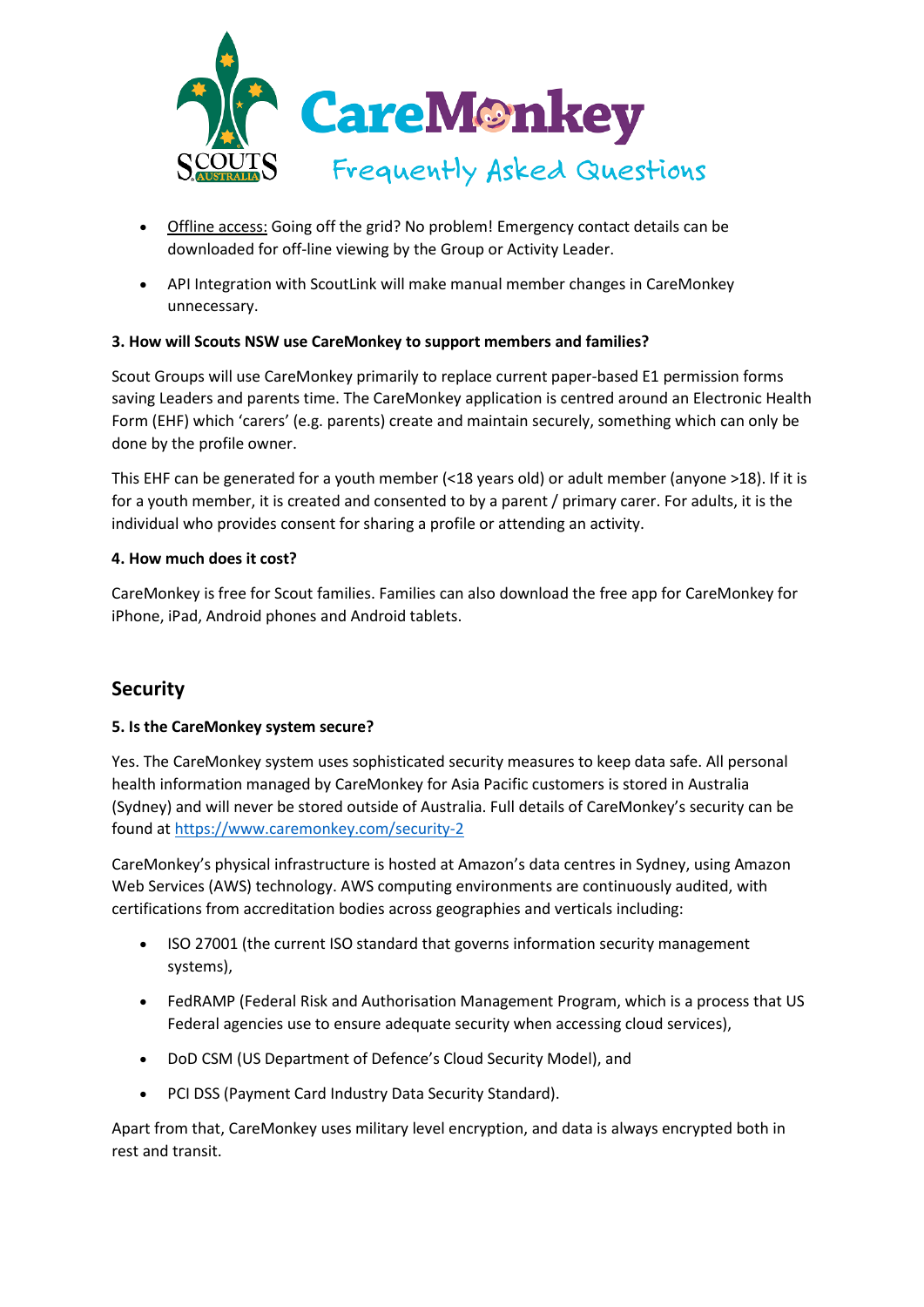

You control what information is available and can update the information and remove access at any time.

## **6. Who owns the data?**

All data shared through the CareMonkey application belongs to the profile owner. Profile owners create an Electronic Health Form or EHF. CareMonkey provides a service whereby an individual can share their EHF with an organisation, and the organisation can view this information in line with the purpose of the application. For Scouts NSW, the purpose is to enable profile owners to share EHFs with the goal of electronically communicating consent and permission about an individual between the profile owner and Care Provider.

Care Providers, in this case Scouts NSW, can view the EHF with the aim of fulfilling their Duty of Care, but not interact with it in any other way, even to edit basic contact information. This remains within the responsibility and control of the profile owner.

## **7. Who will be able to see my or my child's information when I share this with Scouts NSW?**

Your Group Leader, Section Leaders or Administrators responsible for your child while they engage in Scouts activities may have access to your care profile, as would an Activity Leader for a specific activity. Access to CareMonkey will mirror the access permissions in ScoutLink, ensuring that access is available for those who need it to exercise a Duty of Care e.g.; District Commissioners will have access to their District members and Activities, whereas Group Leaders will be restricted to their own Group's activities.

Parents/carers can only see the profiles they created or that are shared with them.

Access requires usernames and passwords and all data is encrypted in the database in line with best practices for health information. Your Scout Group understands the information provided by you is private and sensitive; The Leaders have the same high level of confidentiality with this information as they do with paper-based records.

You can read CareMonkey's Privacy Policy at [https://www.caremonkey.com/privacy-policy/.](https://www.caremonkey.com/privacy-policy/)

# **8. Do you keep track of who is looking at the Care Profiles?**

Yes, the CareMonkey system audits all users of the system at the Scout Group. It automatically tracks every occasion a care profile is viewed; by which user and when. As an additional security measure, State Administrators also conduct spot checks on administrators.

# **9. Who will be responsible within the Group for administration, control and ensuring the appropriate use of the information entered into CareMonkey?**

The Administrator will have overall Group responsibility with the other Leaders having lower levels of access; all who are all bound by the Scouts 'Code of Conduct' and policies, inclusive of the Scouts 'Privacy Policy', which are available via the Scouts NSW and Scouts Australia website.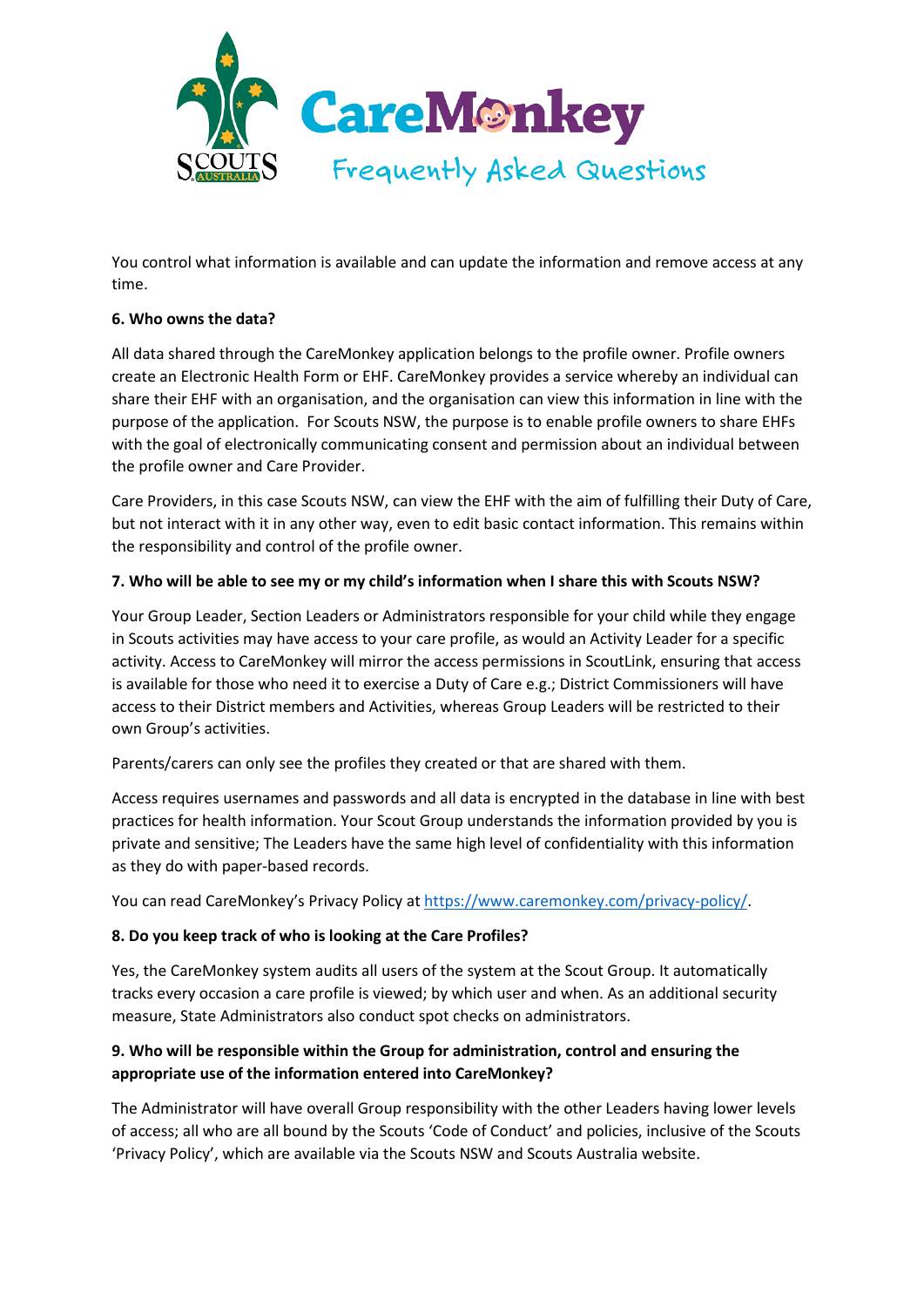

#### **Profiles**

## **10. How Do I Set Up My Profile?**

Once your Scout Formation has registered, Scout Members or Parents will receive an invitation to join CareMonkey, which looks like this:



Click on the appropriate link and follow the instructions to set up your profile. This will include medical conditions, emergency contacts, and Care Plans for conditions such as Asthma and Anaphylactic Allergies. Share it with the Scouts NSW, and you're good to go.

More information can be found in this article: [http://support.caremonkey.com/care-profiles/help](http://support.caremonkey.com/care-profiles/help-for-users/how-does-a-user-complete-a-profile)[for-users/how-does-a-user-complete-a-profile.](http://support.caremonkey.com/care-profiles/help-for-users/how-does-a-user-complete-a-profile)

#### **11. Exactly what data is required?**

Medical and emergency contact details are the primary data, no more than you would have been asked to provide on a paper form. We also ask for a doctor's contact details, as well as Action Plans for Asthma and Anaphylactic Allergies. The more information you provide, the better placed your Group will be to provide assistance in an emergency.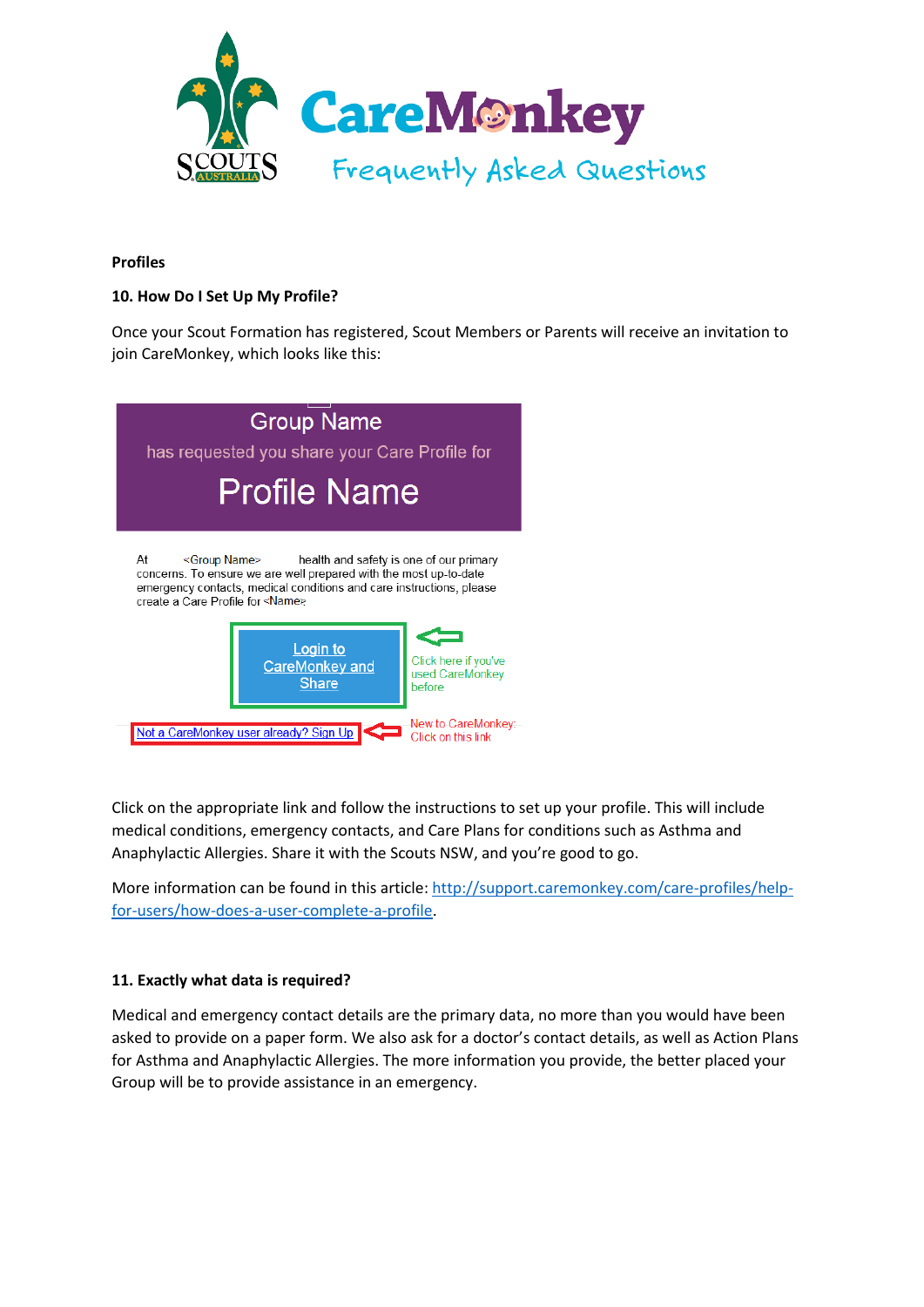

# **12. How do I add an Action Plan?**

If you say yes to Asthma or Anaphylactic allergies, you will be requested to provide an Action Plan. This can be a PDF document, or you can upload a photograph taken with your smart phone (or other device). For step-by-step instructions, see this article: [http://support.caremonkey.com/attachments/help-for-users/how-does-a-user-upload-an-](http://support.caremonkey.com/attachments/help-for-users/how-does-a-user-upload-an-action-plan)

[action-plan](http://support.caremonkey.com/attachments/help-for-users/how-does-a-user-upload-an-action-plan)

If you say "Yes" to any of the conditions we ask about, you will be asked to provide more details, such as triggers, descriptions, risk level, and whether any medication is used for that condition.

## **13. How often do I need to update the information?**

Once you've completed the care profile for yourself or your child, it is easy to keep it up to date. You will only need to update data when things change. For example, a new emergency contact, updated mobile phone number, a new medical condition, an updated asthma plan and so on. The Scout Group may ask you to log in from time to time e.g. to confirm that details are still up to date.

## **14. What happens when I make changes to my medical profile?**

After you make any changes to your medical profile you will be required to re-give consent to share the profile with Scouts NSW.

#### **15. How do I check that my profile has been shared correctly?**

- 1. Click on the profile
- 2. Go to the sharing section and look for the organisation's name

#### **16. Can I use this for other family members and share with other people?**

Yes, once you have entered details for yourself or your child, you can optionally create care profiles for other family members. You can share these care profiles with people you trust to care for your loved ones; such as family, friends and babysitters. If another group (such as your school) uses CareMonkey you can share the same profile with that group, providing that they have requested your care profile.

#### **17. My child's school is using CareMonkey. Do I need to enter the details twice?**

No, as long as both organisations have the same contact email addresses for the profile owner. If you use different contact email addresses for schools, sports clubs, Scouts etc, you will have to create a care profile for each of those email addresses, or alternatively change the email addresses for a care profile to the same email address. The care profile you have created for yourself or your child can be shared multiple times. This means you only need to update one care profile and the group, club, school and individuals you share it with have access to the same details. When you make an update all carers who can access the data have the latest information.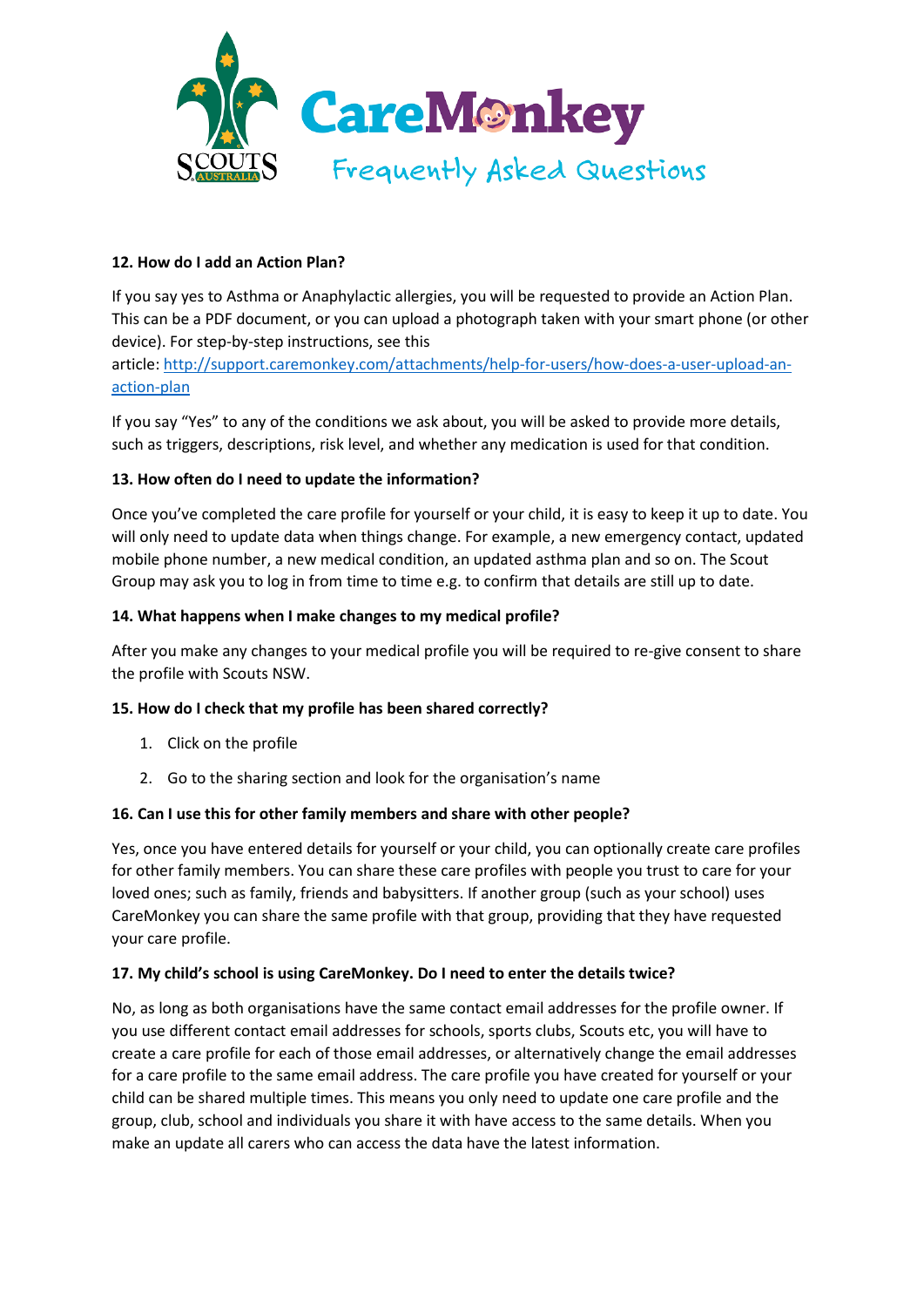

The invitation to create or share a profile with Scouts NSW will provide links both for creation (for new users) and to share (for existing users). Click on the relevant link and follow the prompts. Refer to [How do I sign up?](https://www.nsw.scouts.com.au/members-services/caremonkey/caremonkey-faqs/#_How_do_I)

## **18. What happens when my child or I leave Scouts?**

When you or your child leaves Scouts, the profile will be archived and not available to Scout Administrators anymore. Archived profiles will only be accessible by the State administrator to facilitate compliance with legislation.

This does not delete the care profile from your account. You still control the care profile and can continue to use it and share it with other trusted individuals or groups. Any new changes you make to the profile will not be shared with the Scout Group. You can also manually delete access to the group yourself after you or your child has left Scouts.

# **General**

# **19. What happens when there is no internet access?**

CareMonkey has a downloadable app on iPhone, iPad, Android phones and Android tablets. These mobile versions store a secure encrypted copy of the care profiles on the device. This means the information can be accessed by the Group or Leaders without internet access.

The CareMonkey system also allows parents and Leaders to print a paper report for each profile.

Leaders without a smart phone or tablet can access CareMonkey profiles via a PC or laptop prior to leaving for the camp or activity.

For families who do not have Internet access at home, please speak to your Group Leader. They will be able to assist you in signing up during a Scout Meeting.

#### **20. Do I need a paper copy if an ambulance is called or for presentation at hospital?**

Paramedics do not require a permission form to treat an injured or serious ill patient in an emergency. Useful information available on the CareMonkey profile can be relayed to paramedics during treatment.

Hospitals have their own requirements for treatment and admittance of patients which, in non-life threatening situations, may require contact with the parent or guardian.

# **21. Does CareMonkey operate like Facebook?**

No. It is not a social media tool, and CareMonkey does not seek to transmit and share data with other services or applications.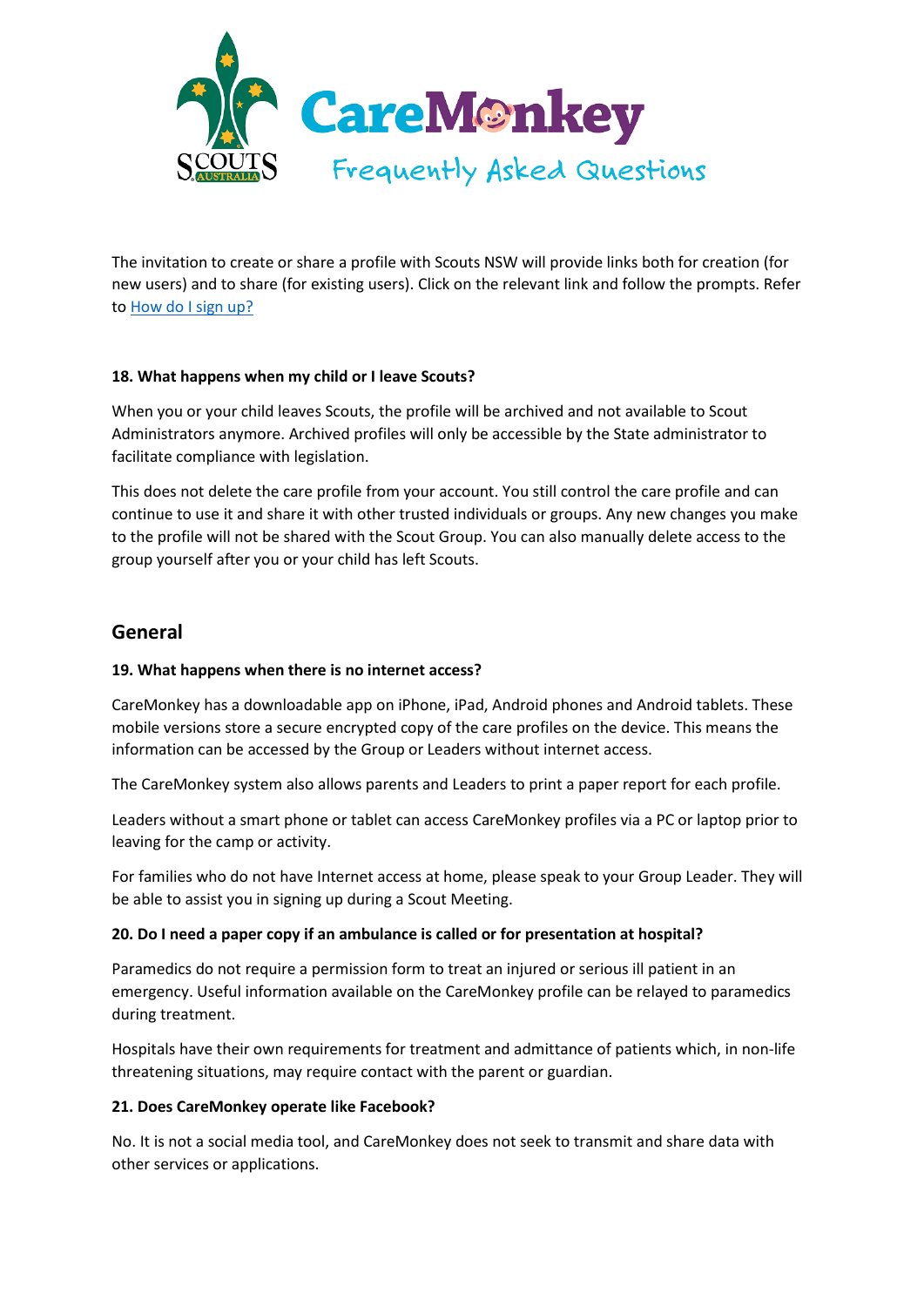

## **22. Who will have access to this data?**

Leaders assigned to Joeys can only see the members in the Joey Section. The same applies to each of the other sections.

The Group Administrator has access across all the sections.

Scouts is a hierarchical organisation and at the Region and State level there are assigned administrators that have broader access, to Scout Groups. Some of the CareMonkey data synchronises with the State membership database, but this does not include the medical profiles. The data/records are no different to the current data/records already held.

## **23. How do I give or change a response after the closing date?**

If you miss the closing date or need to change your response after the closing date please contact the activity leader directly.

#### **24. Why am I not receiving CareMonkey emails?**

CareMonkey notifications sometimes end up in Junk/Spam folder. To fix this, you will need to mark one of these notifications as Not Junk/Spam and add our email address as one of your contacts.

#### **25. How do I upload a new asthma/care plan?**

- 1. Log into Care Central
- 2. Click on the name of the profile.
- 3. Scroll down and go to the Safety Alerts section, then click on the edit box in the top right corner, it will show the Medical Conditions Page.
- 4. Look for the name of the medical condition and click the Edit button.
- 5. It will bring you to a page where the details of the medical condition can be found. Go to Upload an Action Plan section and then click Choose File. Look for the file in your computer and click open to add the file.
- 6. Click Update
- 7. Since changes have been made to the profile, it will need to be consented again.

#### **26. What do I do when a CareMonkey Activity is requesting a response?**

Accept or Decline the activity as soon as possible.